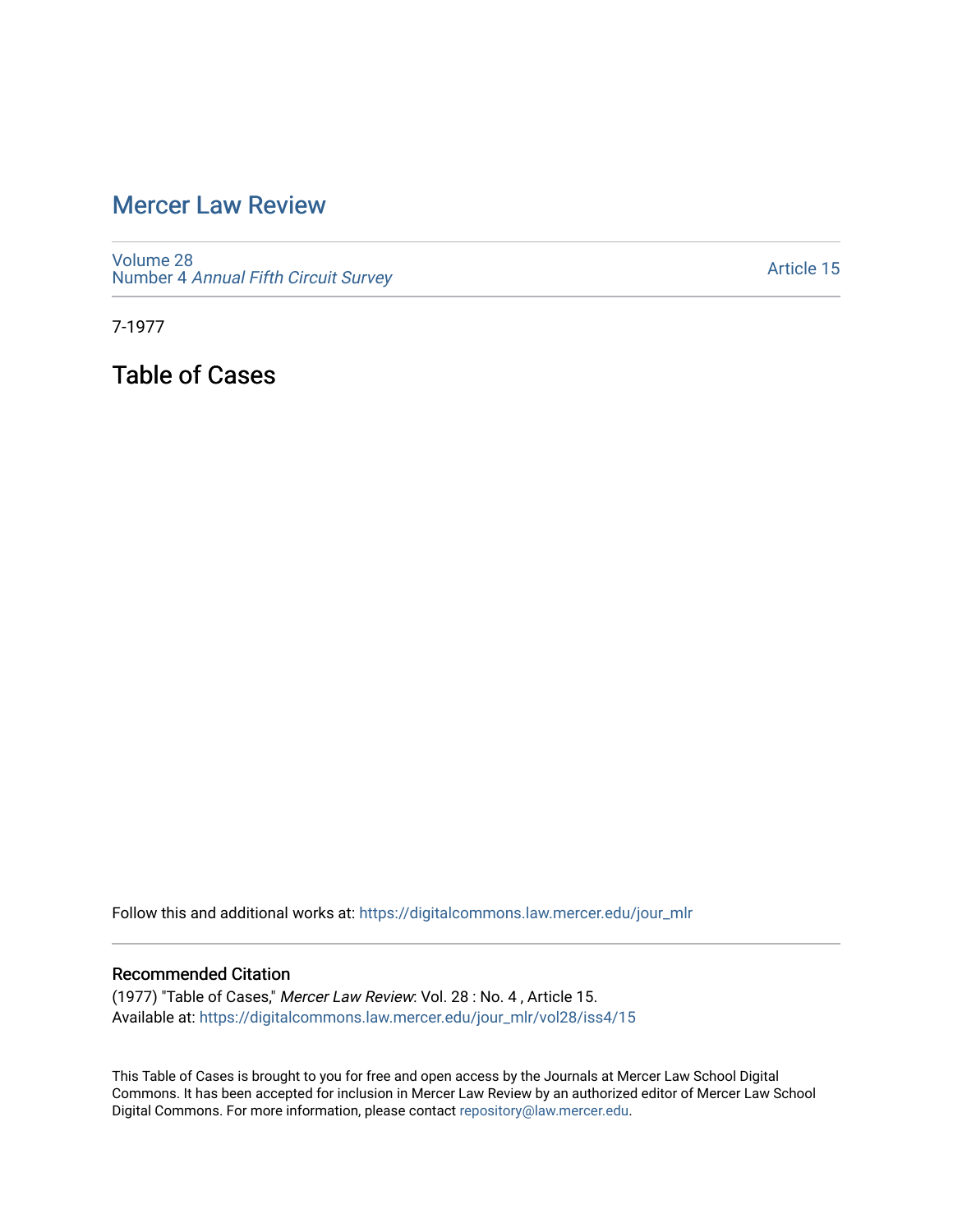## **TABLE OF CASES**

- Abbott v. Thetford, **852**
- Adkins v. Duval County School Board, **893**
- Alexander v. Emerson, **901**
- Altex Ready-Mix Concrete Corp. v. NLRB, **858**
- Araya v. McLelland, **778**
- Bailey v. Ryan Stevedoring Co., **901**
- Bartheleny v. **J.** Ray McDermott **&** Co., **790**
- Baum v. Anderson, **822**
- Beefy Trail, Inc. v. Beefy King International, Inc., **810**
- Bexar Plumbing Co. v. NLRB, 864
- Blackwell v. Cities Services Oil Co., **909**
- Board of Education v. Barnett, **827**
- Boazman v. Economics Laboratory, Inc., 904
- Boys Market, Inc. v. Retail Clerks Union, **991**
- Brown v. Liberty Loan Corp., **997**
- Buffalo Forge Co. v. Steelworkers of America, **991**
- Bush Hog, Inc. v. NLRB, **871**
- Bykofsky v. Borough of Middletown, **831**
- Campbell v. Gadsden County District School Board, 841
- Canadian Pacific (Bermuda) Ltd. v. United States, **791**
- Cantor v. Detroit Edison Co., **801,** 804
- Carpa, Inc. v. Ward Foods, Inc., **808, 811,814**
- Christofferson v. Halliburton Co., **783**
- City of LaFayette v. Louisiana Power **&** Light Co., 804
- City of Safety Harbor v. Birchfield, 894
- Conway v. Chemical Leaman Tank Lines, Inc., **891**
- Coon v. Charles W. Bliven **&** Co., Inc., 904
- Cooper v. General Dynamics, **853**
- Cooper Liquor, Inc. v. Adolph Coors Co., **795**
- Costello v. Wainwright, **898**
- Diamond Roofing Co. v. Occupational Safety **&** Health Review Committee, **888**
- Doremus v. Board of Education, **896**
- Drewett v. Aetna Casualty **&** Surety Co., **913**

Dunlop v. Davis, **880**

- Dupuy-Busching General Agency v. Ambassador Insurance Co., **905**
- Eastex Aviation, Inc. v. Sperry **&** Hutchinson Co., **795**
- Endicott-Johnson Corp. v. Encyclopedia Press, Inc., **998**
- Espinoza v. Farah Manufacturing Co., **981**
- **F.** W. Woolworth Co. v. NLRB, **858**
- Farrell Lines, Inc. v. Jones, **779**
- Fashion Originators' Guild of America, Inc. v. **FTC, 813**
- Federal Electric Corp. v. NLRB, **868, 871**
- Federal National Mortgage Ass'n v. DeLaney, 824
- Flast v. Cohen, **897**
- Florida v. Exxon Corp., **902**
- Florida Power **&** Light Co. v. International Brotherhood of Electrical Workers, **863**
- Florida Steel Corp. v. NLRB, **859**
- Freeport Sulphur Co. v. *S/S* "Hermossa," **781**
- Frontiero v. Richardson, **978**
- Fulford v. Klein, **901**
- Funding Systems Leasing Corp. v. Pugh, 906
- Gateway Coal Co. v. United Mine Workers, **993**
- *In re* Gault, **830**
- Geduldig v. Aiello, **978**
- General Electric v. Gilbert, **977, 980**
- Getty Oil Co. v. Occupational Safety **&** Health Review Commission, **885**
- Gideon v. Wainwright, **970**
- Golden v. Biscayne Bay Yacht Club, **847**
- Golden Oil Co. v. Exxon Co., **913**
- Goldfarb v. Virginia State Bar, 804
- Gonzalez v. Automatic Employees Credit Union, **899**
- Gordon v. New York Stock Exchange, Inc., **801**
- Graves v. Kaiser Aluminum **&** Chemical Co., **903**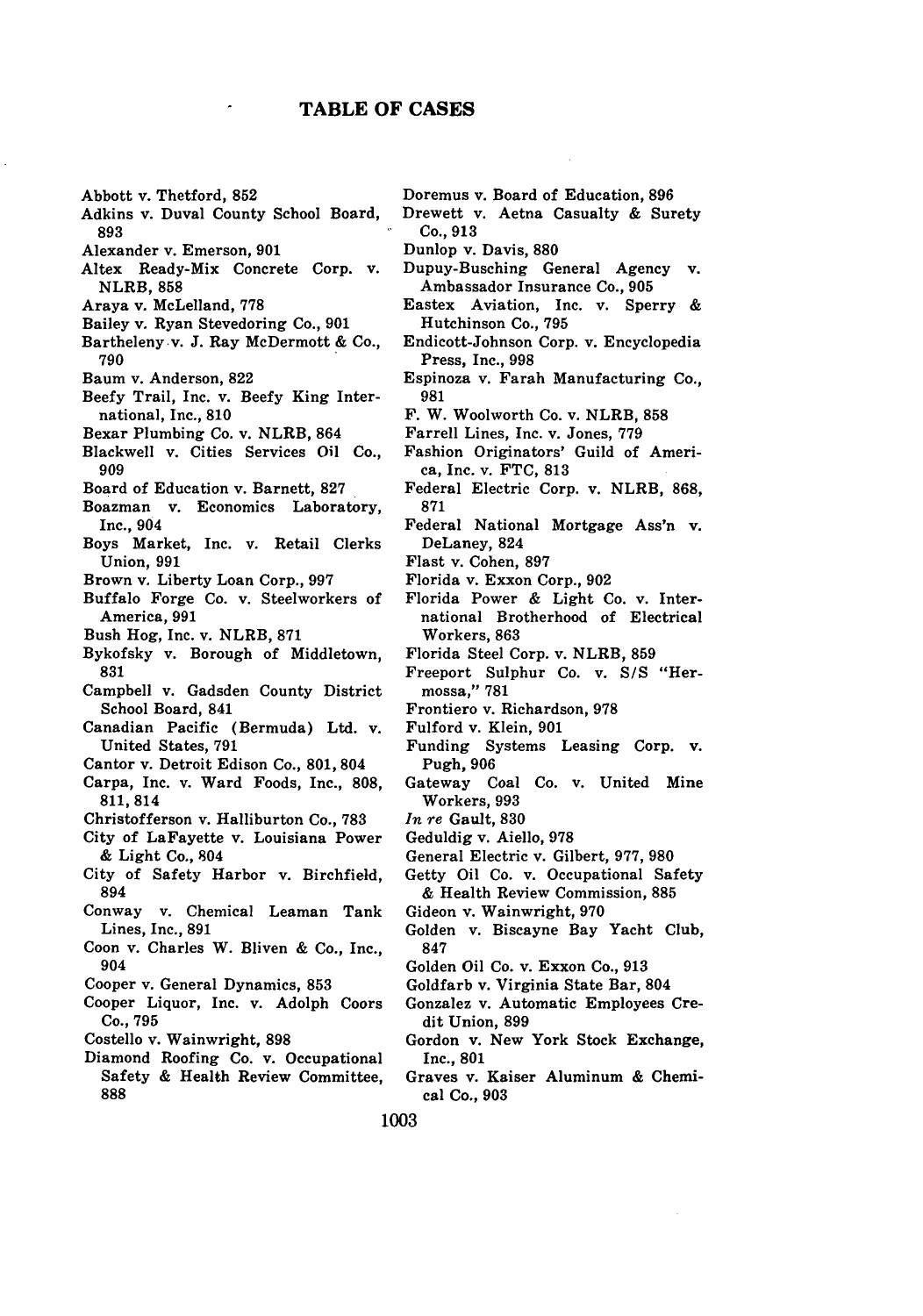**1004** *MERCER LAW REVIEW* [Vol. 28] Megill v. Board of Regents, 852 Griffin v. Breckenridge, **818** Meyer v. Nebraska, **826** Griffin v. Griffin, 999 Griggs v. Duke Power Co., **980** Miller v. Holden, **875** Gueho v. Diamond M. Drilling Co., **784** Mioton v. Mulla, **823** Mississippi Gay Alliance v. Gaudelock, Hanner v. DeMarcus, 999 **836** Hanover Shoe, Inc. v. United Shoe Mitchell v. W.T. Grant Co., 998 Machinery Corp., 800 Harding v. American Stock Exchange, Monroe v. Pape, **893** Moor.v. County of Alameda, **893** Inc., **801** Hays v. Republic Steel Corp., **883** Moragne v. States Marine Lines, Inc., Holland v. Allied Structural Steel Co., **786** Moss v. Weaver, 835 **782** Horne 'Plumbing & Heating Co. v. Moya v. DeBaca, 1001 Occupational Safety & Health Re-Mt. Healthy City School District Board of Education v. Doyle, 852 view Commission, **887** Hughes Tool Co. v. Trans World Air-MTM, Inc. v. Baxley, **899** Muniz v. Hoffman, **875** lines, Inc., **803** Murphy v. Travelers Insurance Co., IAM District 776 v. Texas Steel Co., **872 907** ICC v. Southern Railway Co., 897 Muzquiz v. City of San Antonio, 893, **898** Industries, Investments, Etc. v. Panelfab International Corp., **908** National League of Cities v. Usury, **878** Ingraham v. Wrights, **836** National Surety Corp. v. Charles International Organization of Masters, Carter & Co., 906 Mates, and Pilots, Marine Division, Nichols v. Spencer International Press, v. NLRB, **863** 798 Jacksonville Shipyards, Inc. v. Perdue, NLRB v. F. Strauss & Son, Inc., 860 **789** Jagnandan v. Giles, 855, **899** NLRB v. Handy Hardware Wholesale, James v. Wallace, 845 Inc., 869 NLRB v. Hondo Drilling Co., **860** Janelle v. Seaboard Coast Line R.R., NLRB v. **J.** P. Stevens & Co., **874** 914 NLRB v. Kent, 859 Karseal Corp. v. Richfield Oil Corp., **797** NLRB v. Amoco Chemicals Corp., 862 NLRB v. A. W. Thompson, Inc., **860** Kent v. United States, **829** Kent Corp. v. NLRB, **865** NLRB v. Bancroft Manufacturing Co., Kimball v. Florida Bar, **907 870** NLRB v. Mansion House Center Man-Kittrell v. City of Rockwall, **895** Labit v. Sante Fe Marine, Inc., 779, agement Corp., 871 909 NLRB v. Rogers Brothers Wholesalers, Lairsey v. Advance Abrasives Co., 914 **859** Langendorf v. Administrators of the NLRB v. Sears Roebuck & Co., **866** Tulane Educational Fund, **896** NLRB v. Sumter Plywood Corp., **889** LeCompte v. Mr. Chip, Inc., 902 NLRB v. United States Trucking Litton Systems, Inc. v. Southwestern Corp., **858** Bell Telephone Co., **806** North Georgia Finishing, Inc. v. Di-Chem, 998 Mahavongsanan v. Hall, **835** Manchak v. **S/S** "Overseas Progress," O'Donnell v. Latham, 777, 913 Packerland Packing Co. v. NLRB, **859 910** McDonald v. Oliver, **876** Perryton Wholesale, Inc. v. Pioneer Distributing Co., **813** McGovern v. American Airlines, Inc., Pickens v. Okolona Municipal Separate **891** McLellan v. Mississippi Power & Light School District, 840 Co.,-817, **851, 906** Pierce v. Society of Sisters, **826**  $\mathcal{L}^{(1)}$ 

 $\sim$   $\sim$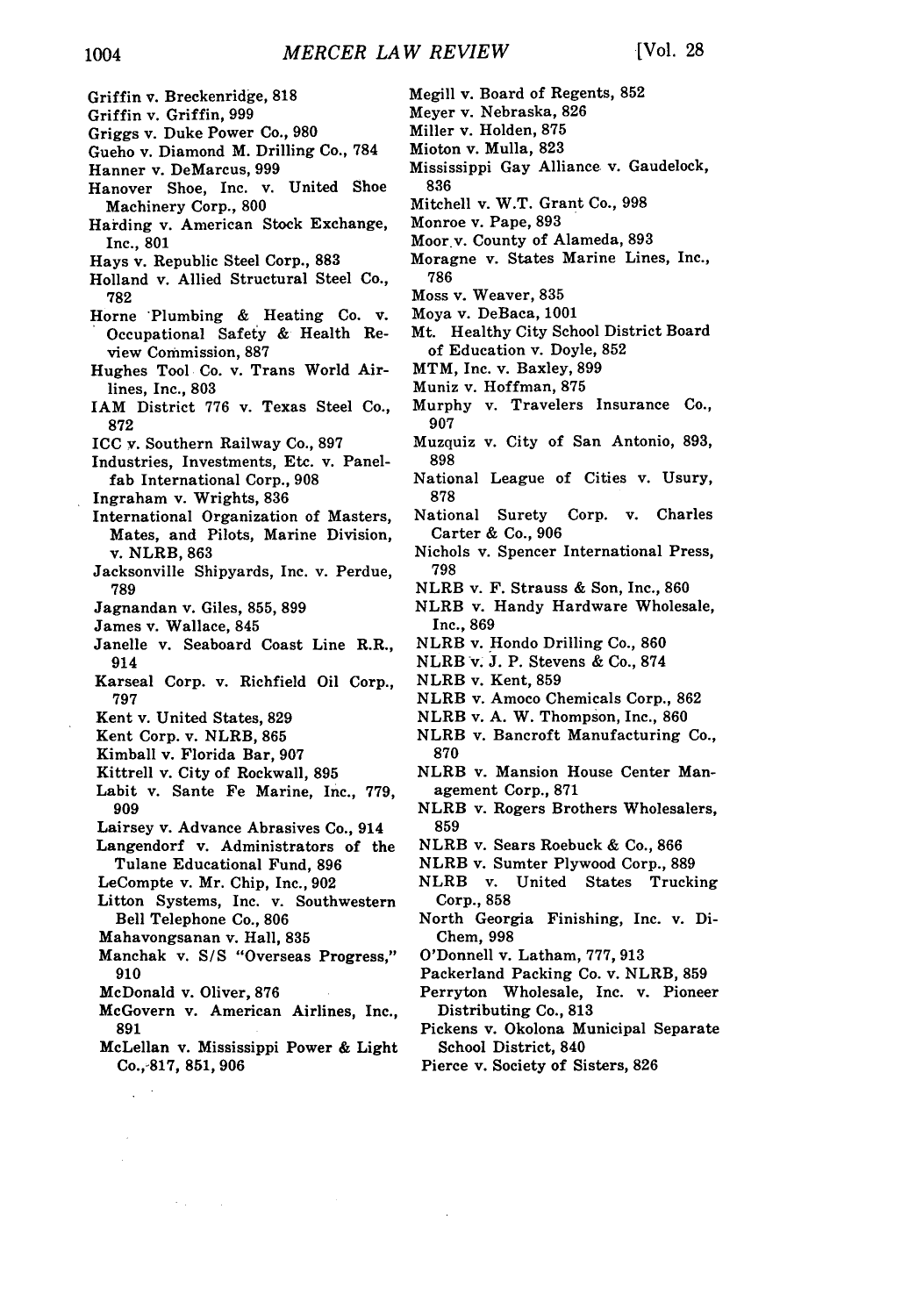- Poe v. Gerstein, **834**
- Powell v. Southwestern Bell Telephone Co., **883**
- Prince v. Massachusetts, **828**
- Quinonez v. National Ass'n of Securities Dealers, Inc., **798**
- Ralli-Coney, Inc. v. Gates, **907**
- Ramsay v. Bailey, 904
- Reed v. Reed, **977**
- Response of Carolina, Inc. v. Leasco Response, Inc., **808, 811, 910**
- Ricci v. Chicago Mercantile Exchange, **806**
- RIDC Industrial Development Fund v. Snyder, 819
- Robinson v. Union Carbide Corp., **850**
- Roper v. Effingham County Board of Education, 840
- Rosch v. Kelly, **915**
- Saenz v. University Interscholastic League, 805
- Sagers v. Yellow Freight System, Inc., **900**
- *In re* Samuels **&** Co., **819**
- San Antonio Telephone Co. v. American Telephone **&** Telegraph Co., **908**
- Schexnaydre v. Travelers Insurance Co., **912**
- Scroggins v. Air Cargo, Inc., **802**
- Sea-Land Services, Inc. v. Gaudet, **786**
- Shaw Construction Inc. v. Occupational Safety **&** Health Review Commission, **889**
- Siegel v. Chicken Delight, Inc., 814
- Sims v. Adams, 854
- Skidmore v. Swift, **983**
- Skidmore v. Syntex Laboratories, Inc., **891**
- Skou v United States, **782**
- Sniadach v. Family Finance Corp., **997**
- Soloman v. Warren, **787**
- Soloman v. Houston Corrogated Box Co., **913**
- Southern Concrete Co. v. United States Steel Corp., **798**
- Southern Pacific Transportation Co. v. Usery, 884
- Southland Reship, Inc. v. Flegel, **911**
- *In re* Southwestern Bell Telephone Co., **893**
- Souyoutzis v. *M/V* "Georgios K," **778**

*In re S/S* "Helena", **786**

Stout v. Jefferson County Board of Education, 842

- Suburban Transit Corp. v. NLRB, **859**
- Superior Derrick Corp. v. NLRB, 864
- Taylor v. Gibson, 904 Taylor v. Sterrett, **912**
- 
- Taylor Diving **&** Salvage v. **U.S.** Dept. of Labor, **888**
- Teamsters Local 174 v. Lucas Floor Co., **993**
- Tedford v. Peabody Coal Co., **872**
- *In re* Texas Consumer Finance Corp., **820**
- Textile Workers Union v. Lincoln Mills, 992
- Thermtron Products, Inc. v. Hermansdorfer, **892**
- Thomas v. Louisiana, **877**
- Thurston v. Dekle, **897**
- Tinker v. Des Moines Independent Community School District, **832**
- Tugboat, Inc. v. Mobile Towing Co., 797
- United States v. "A" Manufacturing Co., 912
- United States v. Arnold, Schwinn & Co., **812**
- United States v. Chittenden, **876**
- United States v. Cuomo, **835**
- United States v. D'Anna, **987**
- United States v. Gadsden County School District, 841
- United States v. Gonware, **988**
- United States v. LeBeouf Brothers Towing Co., 792
- United States for and on Behalf of Mississippi Road Supply Co. v. H. R. Morgan, Inc., 894
- United States v. Miller, 987
- United States v. National Ass'n. of Securities Dealers, Inc., **801**
- United States v. Richardson, **896**
- United States v. Nell, 876
- United States v. Partin, 874
- United States v. Sexton Cove Estates, Inc., **793**
- United States v. **16.33** Acres of Land in the County of Dade, **902**
- United States v. Texas Education Agency, 842
- United States v. United Continental Tuna Corp., **791**
- United States v. **U.S.** Steel Corp., **900**
- United Transportation Union v. Southern Pacific Transportation Co., **877**
- Usery v. Associated Drugs, Inc., **879**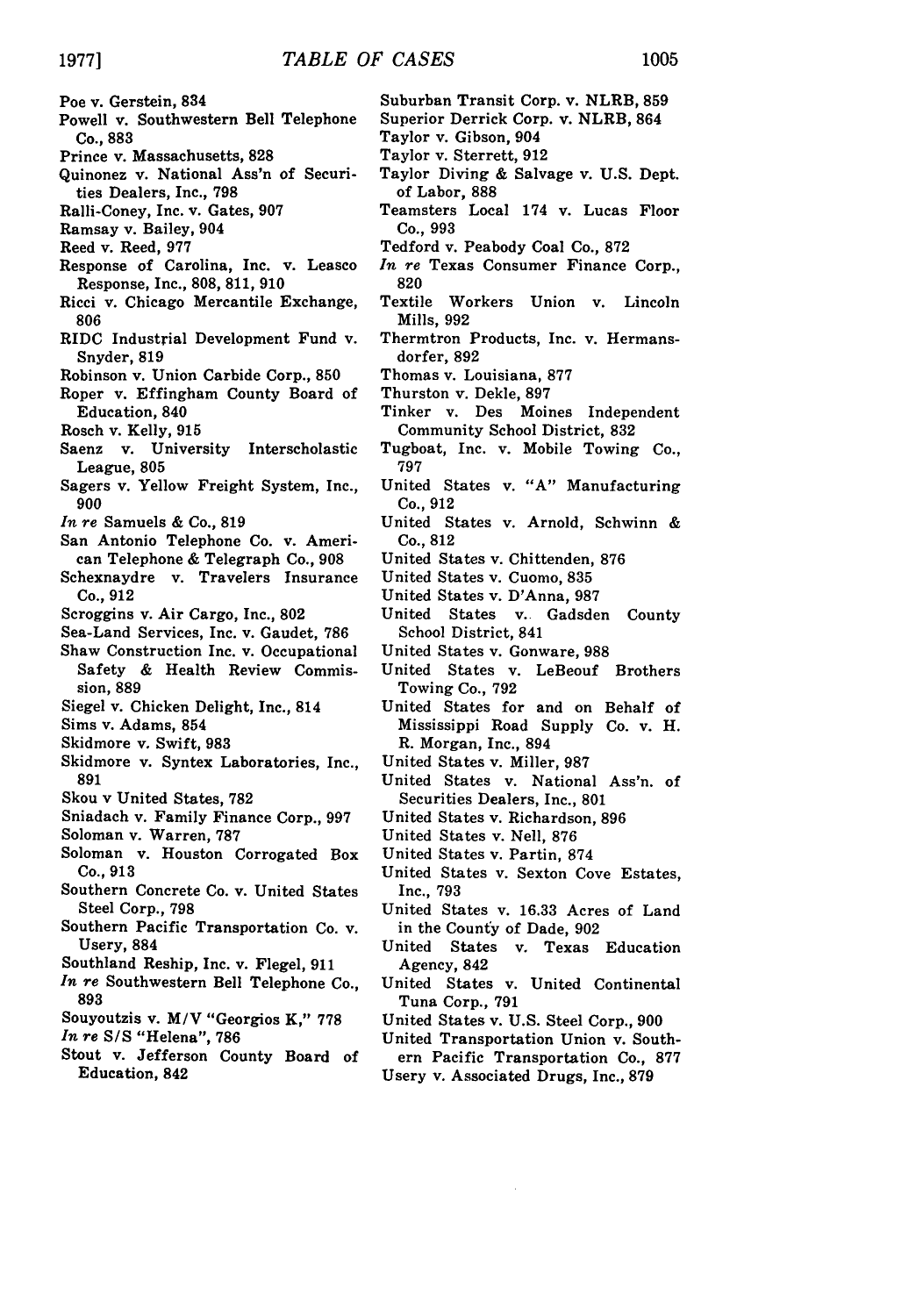Usery v. Local **1117,** Laborers' International Union, **876**

 $\ddot{\phantom{a}}$ 

Usery v. Pilgrim Equipment Co., **878**

- Usery v. Tamiami Trail Tours, Inc., **882**
- Vandervoort et al v. Vandervoort, 915
- Warner v. City of Bay St. Louis, 914
- Warriner Hermetics, Inc. v. Copeland Refrigeration Corp., **809**
- Washington v. Davis, 844, **981**
- Watkins v. Scott Paper Co., 849
- Webb v. Dresser Industries, 784
- Wirth, Ltd. v. **S/S** "Acadia Forest", **785**
- Wirtz v. Local 153, Glass Bottle Blowers, Ass'n., **876**
- Woodburn v. LTV Aerospace Corp., **883**
- *In re* Yarn Processing Patent Validity Litigation, **812**
- Yoder Bros., Inc. v. California-Florida Plant Co., 795, 797, **895**